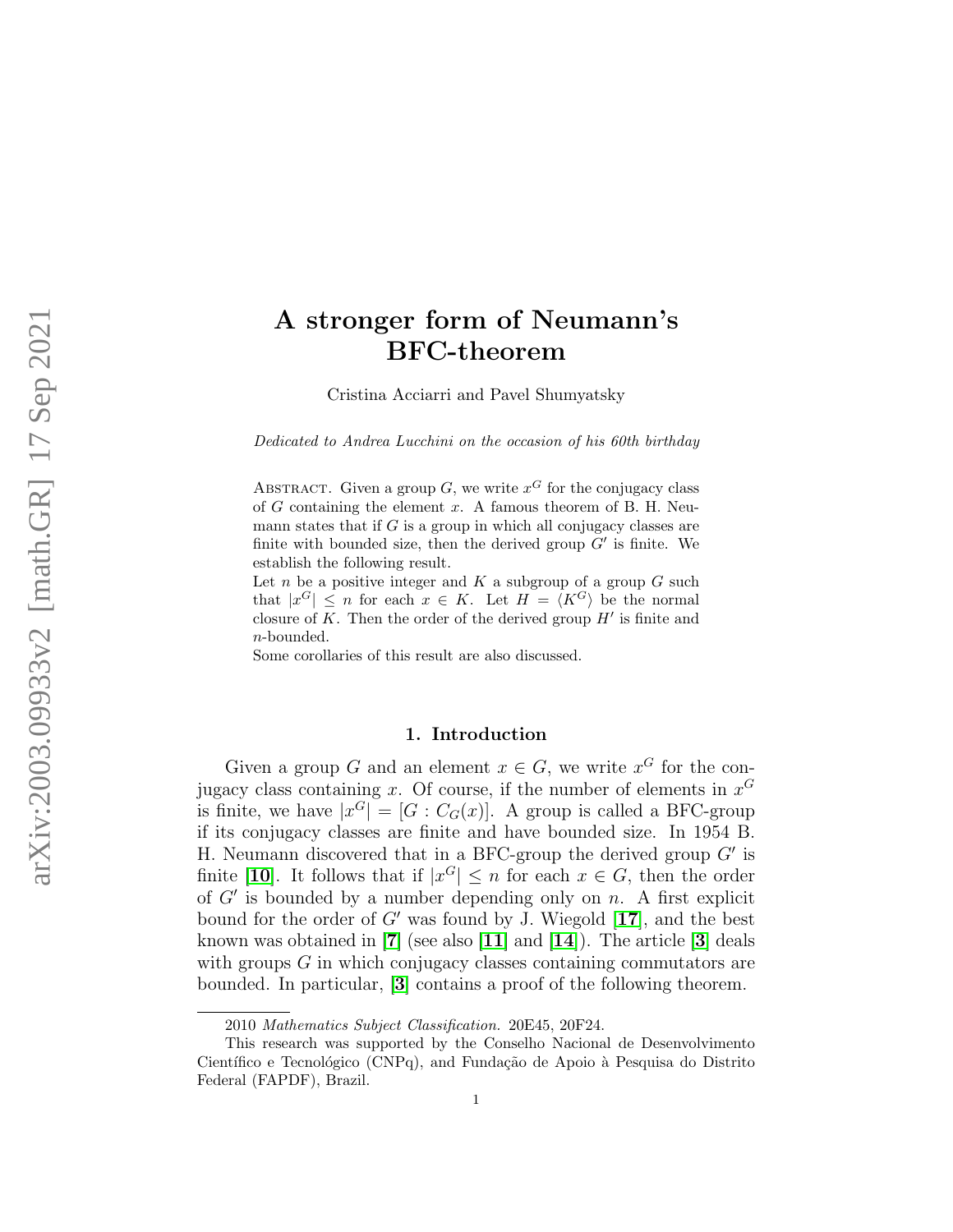Let n be a positive integer and G a group. If  $|x^G| \leq n$  for any commutator x, then  $|G''|$  is finite and n-bounded.

Here  $G''$  denotes the second commutator subgroup of  $G$ . Throughout the article we use the expression " $(a, b, \dots)$ -bounded" to mean that a quantity is finite and bounded by a certain number depending only on the parameters  $a, b, \ldots$ . The following extension of the aforementioned theorems to higher commutator subgroups was obtained in [[1](#page-7-3)].

Let n be a positive integer and w a multilinear commutator word. Suppose that G is a group in which  $|x^G| \le n$  for each w-value  $x \in G$ . Then the verbal subgroup  $w(G)$  has derived group of finite n-bounded order.

A related result for groups in which the conjugacy classes containing squares have finite bounded sizes was established in [[4](#page-7-4)].

In the present paper we obtain a variation of different nature for the Neumann theorem.

<span id="page-1-0"></span>THEOREM 1.1. Let n be a positive integer,  $G$  a group having a subgroup K such that  $|x^G| \leq n$  for each  $x \in K$ , and let  $H = \langle K^G \rangle$ . Then the order of the derived group  $H'$  is finite and n-bounded.

Here, as usual,  $\langle K^G \rangle$  denotes the normal closure of K in G.

Theorem [1.1](#page-1-0) will be proved in the next section. Section 3 contains several easy but surprising corollaries of Theorem [1.1](#page-1-0) for finite groups. In Section 4 we handle profinite groups with restricted centralizers. A group  $G$  is said to have restricted centralizers if for each  $g$  in  $G$  the centralizer  $C_G(q)$  either is finite or has finite index in G. This notion was introduced by Shalev in [[15](#page-8-3)] where he showed that a profinite group with restricted centralizers is virtually abelian. We say that a profinite group has a property virtually if it has an open subgroup with that property. The recent article [[2](#page-7-5)] handles profinite groups with restricted centralizers of w-values for a multilinear commutator word w. The theorem proved in  $[2]$  $[2]$  $[2]$  says that if w is a multilinear commutator word and  $G$  is a profinite group in which the centralizer of any  $w$ -value is either finite or open, then the verbal subgroup  $w(G)$  is virtually abelian. In Section 4 we establish

<span id="page-1-1"></span>THEOREM 1.2. Let p be a prime and  $G$  a profinite group in which the centralizer of each p-element is either finite or open. Then G has a normal abelian pro-p subgroup N such that  $G/N$  is virtually pro-p'.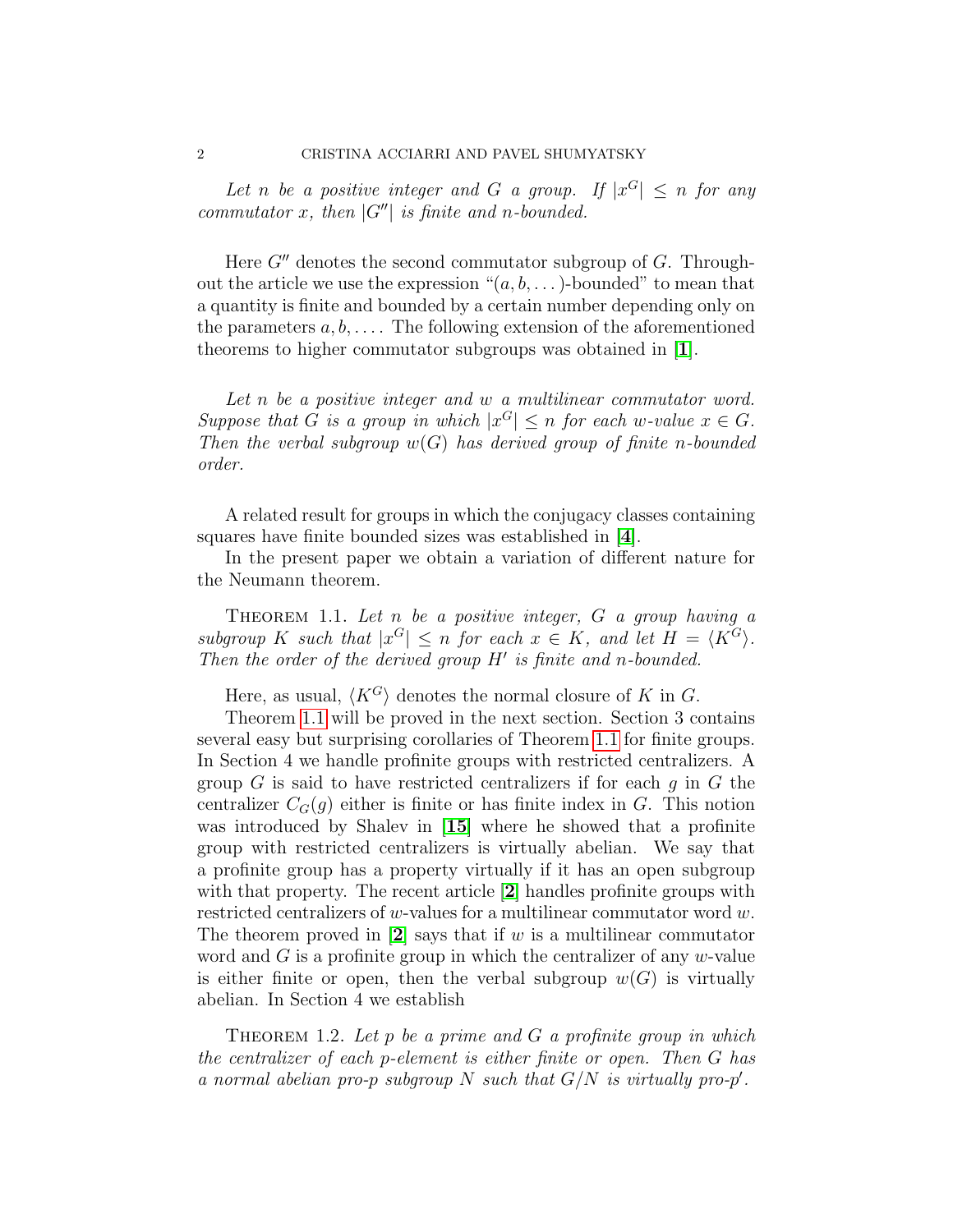The proof of Theorem [1.2](#page-1-1) is based on Theorem [1.1.](#page-1-0) It also uses the celebrated theorem of Zelmanov  $[18]$  $[18]$  $[18]$  which states that a torsion pro-p group is locally nilpotent.

#### 2. Proof of the main result

The purpose of this section is to prove Theorem [1.1.](#page-1-0) We start with the following result which is somewhat similar to Dietzmann's lemma which says that if x is an element of finite order in a group  $G$  such that  $x^G$  is finite, then also the subgroup  $\langle x^G \rangle$  is finite (see [[13](#page-8-5)]).

<span id="page-2-2"></span>LEMMA 2.1. Let  $i, j$  be positive integers and  $G$  a group having a subgroup K such that  $|x^G| \leq i$  for each  $x \in K$ . Suppose that  $|K| \leq j$ . Then  $\langle K^G \rangle$  has finite  $(i, j)$ -bounded order.

**PROOF.** Since  $C_G(K) = \bigcap_{x \in K} C_G(x)$ , we observe that the index of  $C_G(K)$  in G is at most i<sup>j</sup>. Let C be the maximal normal subgroup of G contained in  $C_G(K)$ . Of course, the index of C in G is at most  $(i^j)!$ . Set  $H = \langle K^G \rangle$ . It follows that  $|H/Z(H)| \leq (i^j)!$  and Schur's theorem [[12](#page-8-6), 10.1.4] tells us that the order of  $H'$  is  $(i, j)$ -bounded. Passing to the quotient  $G/H'$  we can assume that H is abelian. Then H is a product of at most  $i^j$  conjugates of K and so the order of H is at most  $j^{i^j}$ , as desired.

Let G be a group generated by a set X such that  $X = X^{-1}$ . Given an element  $g \in G$ , we write  $l_X(g)$  for the minimal number l with the property that g can be written as a product of l elements of  $X$ . The symbol  $l_X(g)$  denotes the length of g with respect to X. The proof of the following result can be found in [[3](#page-7-2), Lemma 2.1].

<span id="page-2-0"></span>LEMMA 2.2. Let H be a group generated by a set  $X = X^{-1}$  and let K be a subgroup of finite index  $m$  in  $H$ . Then each coset  $Kb$  contains an element g such that  $l_X(g) \leq m-1$ .

We now fix some notation and hypothesis that we will use within the current section.

<span id="page-2-1"></span>HYPOTHESIS 2.3. Let G be a group having a subgroup  $K$  such that  $|x^G| \leq n$ , for any  $x \in K$ , and let  $H = \langle K^G \rangle$ . Denote by X the set of all conjugates of elements of K, that is,  $X = \bigcup_{g \in G} K^g$ . Let m be the maximum of indices of  $C_H(x)$  in H for  $x \in K$ . Select  $a \in K$ such that  $|a^H| = m$ . Choose  $b_1, \ldots, b_m$  in H such that  $l_X(b_i) \leq m-1$ and  $a^H = \{a^{b_i}; i = 1, \ldots, m\}$ . (The existence of the elements  $b_i$  is guaranteed by Lemma [2.2.](#page-2-0)) Set  $U = C_G(\langle b_1, \ldots, b_m \rangle)$ .

Some of the arguments we use in the proof of the next lemmas are similar to those used in [[3](#page-7-2)].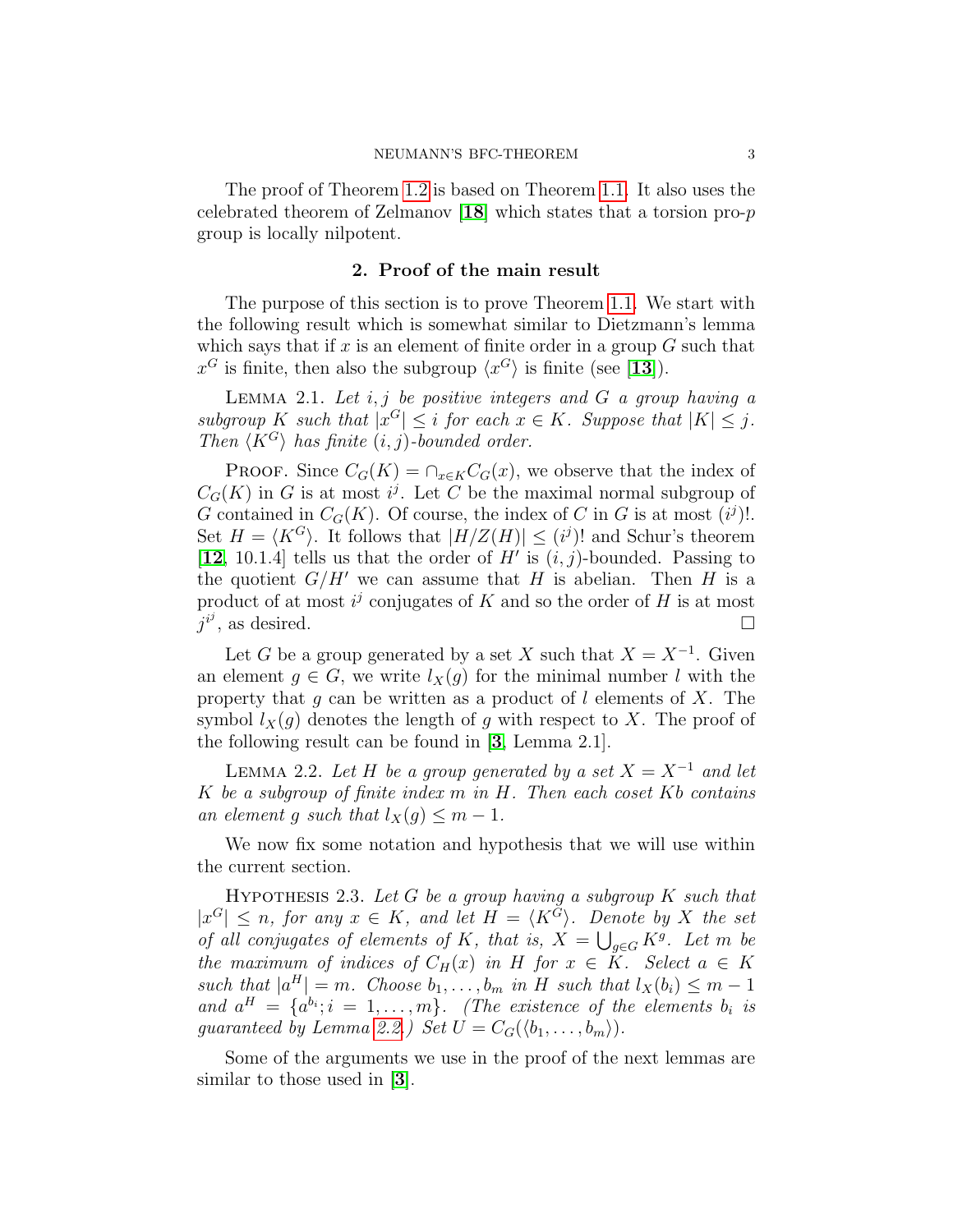<span id="page-3-0"></span>LEMMA 2.4. Assume Hypothesis [2.3.](#page-2-1) Then for any  $x \in X$  the subgroup  $[H, x]$  has finite m-bounded order.

**PROOF.** Take  $x \in X$ . Since the index of  $C_H(x)$  in H is at most m, by Lemma [2.2,](#page-2-0) we can choose elements  $y_1, \ldots, y_m$  in H such that  $l_X(y_i) \leq m-1$  and the subgroup  $[H, x]$  is generated by the commutators  $[y_i, x]$ , for  $i = 1, \ldots, m$ . For any such i write  $y_i = y_{i1} \ldots y_{i(m-1)}$ , with  $y_{ij} \in X$ . By using standard commutator identities we can rewrite  $[y_i, x]$  as a product of conjugates in H of the commutators  $[y_{ij}, x]$ . Let  $\{h_1, \ldots, h_s\}$  be the conjugates in H of all elements from the set  $\{x, y_{ij} \mid 1 \leq i, j \leq m\}$ . Note that the number s here is m-bounded. This follows form the fact that  $C_H(x)$  has index at most m in H for each  $x \in X$ . Put  $T = \langle h_1, \ldots, h_s \rangle$ . Since  $[H, x]$  is contained in  $T'$ , it is enough to show that  $T'$  has finite m-bounded order. Observe that the center  $Z(T)$  has index at most  $m<sup>s</sup>$  in T, since the index of  $C_H(h_i)$ is at most m in H for any  $i = 1, \ldots, s$ . Thus, by Schur's theorem [[12](#page-8-6), 10.1.4, we conclude that T' has finite m-bounded order, as desired.  $\square$ 

Note that the index of U in G is n-bounded. Indeed, since  $l_X(b_i) \leq$  $m-1$  we can write  $b_i = b_{i1} \ldots b_{i(m-1)}$ , where  $b_{ij} \in X$  and  $i = 1, \ldots, m$ . By the hypothesis the index of  $C_G(b_{ij})$  in G is at most n for any such element  $b_{ij}$ . Thus,  $[G:U] \leq n^{(m-1)m}$ .

The next result is somewhat analogous to Lemma 4.5 of Wiegold in  $|17|$  $|17|$  $|17|$ .

<span id="page-3-1"></span>LEMMA 2.5. Assume Hypothesis [2.3.](#page-2-1) Suppose that  $u \in U$  and  $u \in E$ X. Then  $[H, u] \leq [H, a]$ .

PROOF. Recall that  $U = C_G(\langle b_1, \ldots, b_m \rangle)$ . For each  $i = 1, \ldots, m$ we have  $(ua)^{b_i} = ua^{b_i}$ , since u belongs to U. We know that  $ua \in X$ , so, taking into account the hypothesis on the order of the conjugacy class of ua in H, we deduce that  $(ua)^H$  consists exactly of the elements  $ua^{b_i}$ , for  $i = 1, \ldots, m$ . Thus, given an arbitrary element  $h \in H$ , there exists  $b \in \{b_1, \ldots, b_m\}$  such that  $(ua)^h = ua^b$  and so  $u^h a^h = ua^b$ . It follows that  $[u, h] = a^b a^{-h} \in [H, a]$ , and the result holds.

We are now ready to embark on the proof of Theorem [1.1.](#page-1-0)

PROOF OF THEOREM [1.1.](#page-1-0) Recall that  $G$  is a group having a subgroup K such that  $|x^G| \le n$  for any x in K. Let  $H = \langle K^G \rangle$ . We need to show that  $|H'|$  is finite and *n*-bounded.

As above, the symbol  $X$  denotes the set of all conjugates of elements of K. Thus  $H = \langle X \rangle$ . Let m be the maximum of indices of  $C_H(x)$  in H, where  $x \in K$ . Note that  $m \leq n$ . Choose  $a \in K$  such that  $C_H(a)$ has index precisely m in H. By Lemma [2.2](#page-2-0) we can choose  $b_1, \ldots, b_m$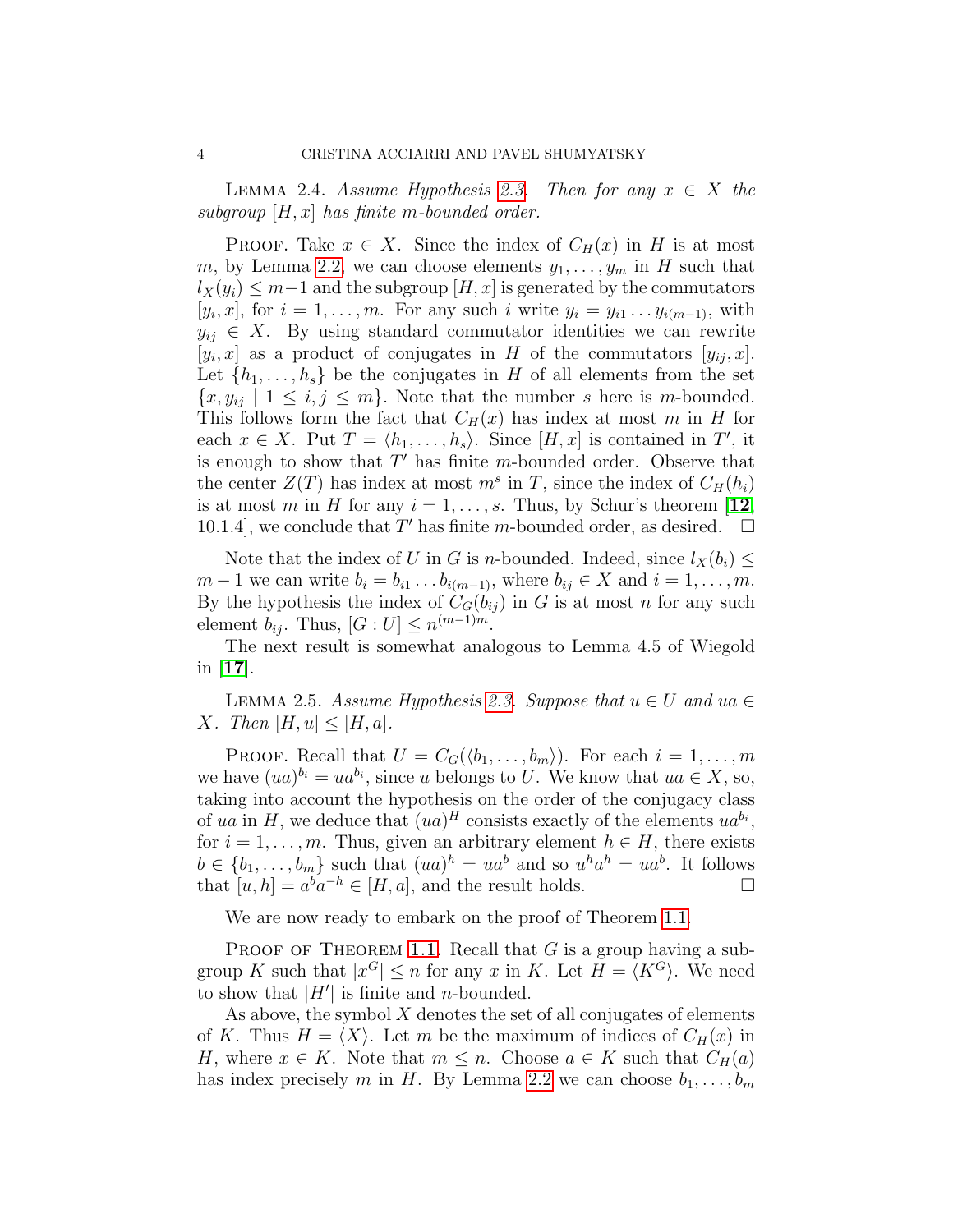in H such that  $l_X(b_i) \leq m-1$  and  $a^H = \{a^{b_i}; i = 1, \ldots, m\}$ . Set  $U = C_G(\langle b_1, \ldots, b_m \rangle)$ . Note that the index of U in G is n-bounded.

By the hypothesis a has at most n conjugates in  $G$ , say  $\{a^{g_1}, \ldots, a^{g_n}\},$ that are elements of  $X$ . Let  $T$  be the normal closure in  $G$  of the subgroup  $[H, a]$ , thus  $T = [H, a^{g_1}] \cdots [H, a^{g_n}]$ . By Lemma [2.4](#page-3-0) each of these subgroups has *n*-bounded order. We conclude that  $T$  has finite n-bounded order.

Let  $K_0 = K \cap U$ . Note that for any  $u \in K_0$  the product ua belongs to K. Therefore, by Lemma [2.5,](#page-3-1) for any u in  $K_0$ , the subgroup  $[H, u]$ is contained in  $[H, a]$ .

Since  $T$  has finite *n*-bounded order, it is sufficient to show that the derived group of the quotient  $H/T$  has finite *n*-bounded order. We pass now to the quotient  $G/T$  and for the sake of simplicity the images of  $G, H, U, K$  and  $K_0$  will be denoted by the same symbols. Note that the subgroup  $K_0$  becomes central in H modulo T. Next we consider the quotient  $G/Z(H)$ . Since the image of  $K_0$  in  $G/Z(H)$  is trivial, we deduce that the subgroup K has *n*-bounded order modulo  $Z(H)$ . Indeed, in  $G/Z(H)$  the order of the image of K is at most the index of U in G. Now it follows from Lemma [2.1](#page-2-2) that  $H$  has n-bounded order modulo  $Z(H)$ . Thus, by Schur's theorem [[12](#page-8-6), 10.1.4], we conclude that  $|H'|$  is *n*-bounded, as desired.

### 3. Corollaries concerning finite groups

In this section we will record several easy corollaries of Theorem [1.1](#page-1-0) concerning finite groups. If  $\phi$  is an automorphism of a group G, then the centralizer  $C_G(\phi)$  is the subgroup formed by the elements  $x \in G$ such that  $x^{\phi} = x$ . In the case where  $C_G(\phi) = 1$  the automorphism  $\phi$  is called fixed-point-free. A famous result of Thompson [[16](#page-8-7)] says that a finite group admitting a fixed-point-free automorphism of prime order is nilpotent. Higman proved that for each prime  $p$  there exists a number  $h = h(p)$  such that whenever a nilpotent group G admits a fixed-point-free automorphism of order  $p$ , it follows that  $G$  is nilpotent of class at most  $h$  [[8](#page-7-6)]. Therefore the nilpotency class of a finite group admitting a fixed-point-free automorphism of order  $p$  is at most  $h$ .

If  $\phi$  is an automorphism of a finite group G such that  $(|G|, |\phi|) = 1$ , then for each normal  $\phi$ -invariant subgroup N of G we have  $C_{G/N}(\phi)$  =  $C_G(\phi)N/N$  (see for example [[6](#page-7-7), Theorem 6.2.2 (iv)]). Write  $\gamma_i(G)$  for the ith term of the lower central series of a group G. We have

<span id="page-4-0"></span>COROLLARY 3.1. Let n be a positive integer and  $G$  a finite group admitting an automorphism  $\phi$  of prime order p such that  $(|G|, p) = 1$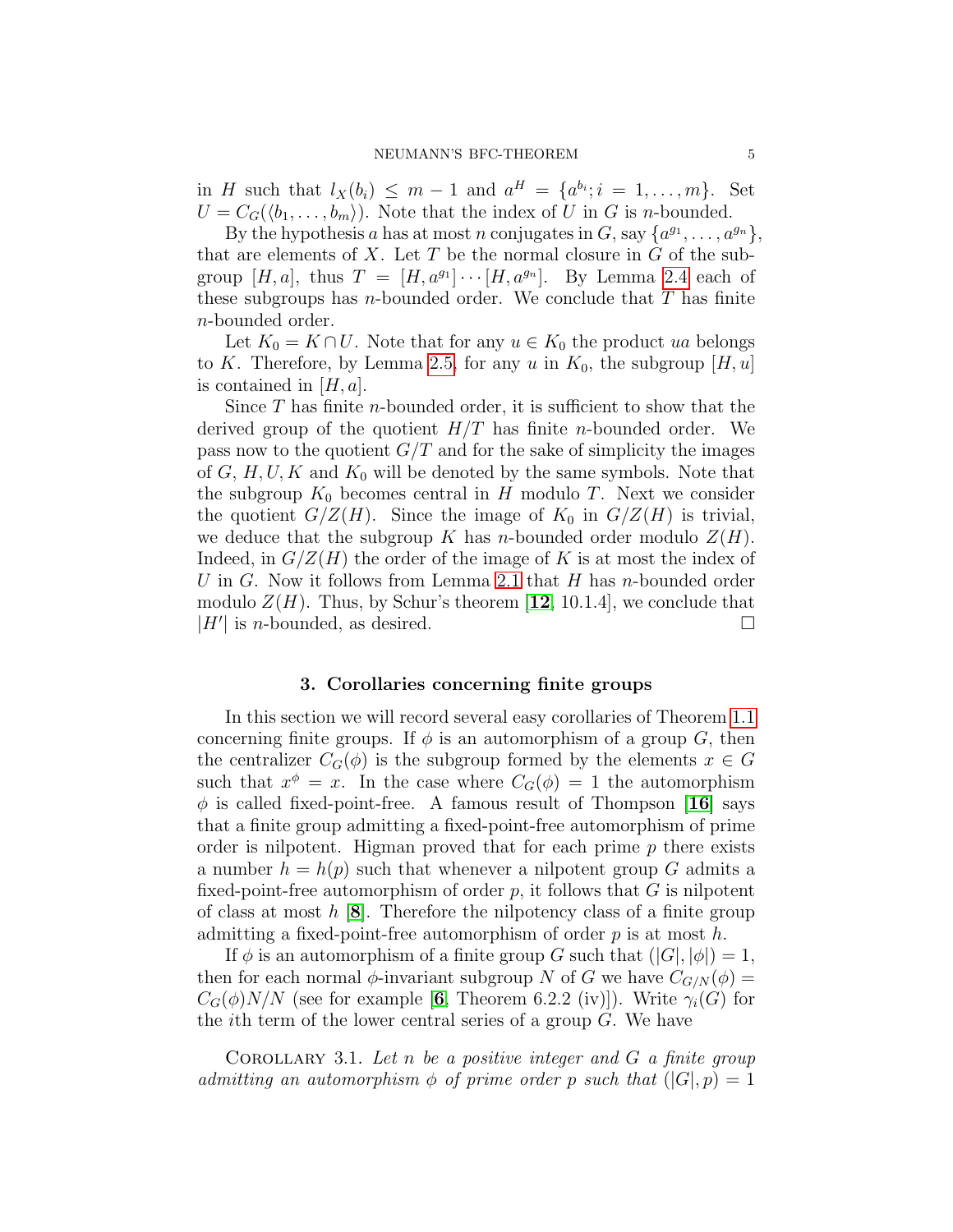and  $|x^G| \leq n$  for each  $x \in C_G(\phi)$ . Let  $h = h(p)$ . Then the order of the derived group of  $\gamma_{h+1}(G)$  is n-bounded.

**PROOF.** Let H be the normal closure of  $C_G(\phi)$ . Theorem [1.1](#page-1-0) tells us that the order of  $H'$  is n-bounded. Note that  $\phi$  acts fixed-pointfreely on the quotient  $G/H$ , whence  $G/H$  is nilpotent of class at most h. Therefore  $\gamma_{h+1}(G) \leq H$  and so the derived group of  $\gamma_{h+1}(G)$  is contained in  $H'$ . The result follows.

Observe that in the particular case where  $p = 2$  Corollary [3.1](#page-4-0) states that  $G''$ , the second derived group of  $G$ , has n-bounded order. This is because  $h(2) = 1$ , that is, a finite group admitting a fixed-point-free automorphism of order two is necessarily abelian.

Recall that any finite soluble group  $G$  has a Sylow basis — a family of pairwise permutable Sylow  $p_i$ -subgroups  $P_i$  of  $G$ , exactly one for each prime divisor of the order of G, and any two Sylow bases are conjugate. The system normalizer (also known as the basis normalizer) of such a Sylow basis in G is the intersection  $T = \bigcap_i N_G(P_i)$ . If G is a finite soluble group and T is a system normalizer in G, then  $G = \langle T^G \rangle$  (see [[12](#page-8-6), Theorem 9.2.8]). Therefore we deduce

COROLLARY 3.2. Let n be a positive integer,  $G$  a finite soluble group having a system normalizer T such that  $|x^G| \le n$  for each  $x \in T$ . Then the order of the derived group  $G'$  is n-bounded.

Given a finite group  $G$ , the soluble residual of  $G$  is defined as the smallest normal subgroup R with the property that the quotient  $G/R$ is soluble.

COROLLARY 3.3. Let  $n$  be a positive integer and  $G$  a finite group in which  $|x^G| \leq n$  for each 2-element  $x \in G$ . Then the order of the soluble residual of G is n-bounded.

PROOF. If G has odd order, then by the Feit-Thompson Theorem [[5](#page-7-8)]  $G$  is soluble and so the soluble residual of  $G$  is trivial. Therefore we assume that the order of G is even. Let S be a Sylow 2-subgroup of  $G$ , and let  $H$  be the normal closure of  $S$ . Theorem [1.1](#page-1-0) tells us that the order of  $H'$  is n-bounded. The Feit-Thompson Theorem shows that  $G/H'$  is soluble. Hence,  $H'$  contains the soluble residual of G and the result follows.

## 4. Proof of Theorem [1.2](#page-1-1)

Recall that a group  $G$  is said to have restricted centralizers if for each g in G the centralizer  $C_G(g)$  either is finite or has finite index in  $G$ . Of course, in the case where  $G$  is profinite this is equivalent to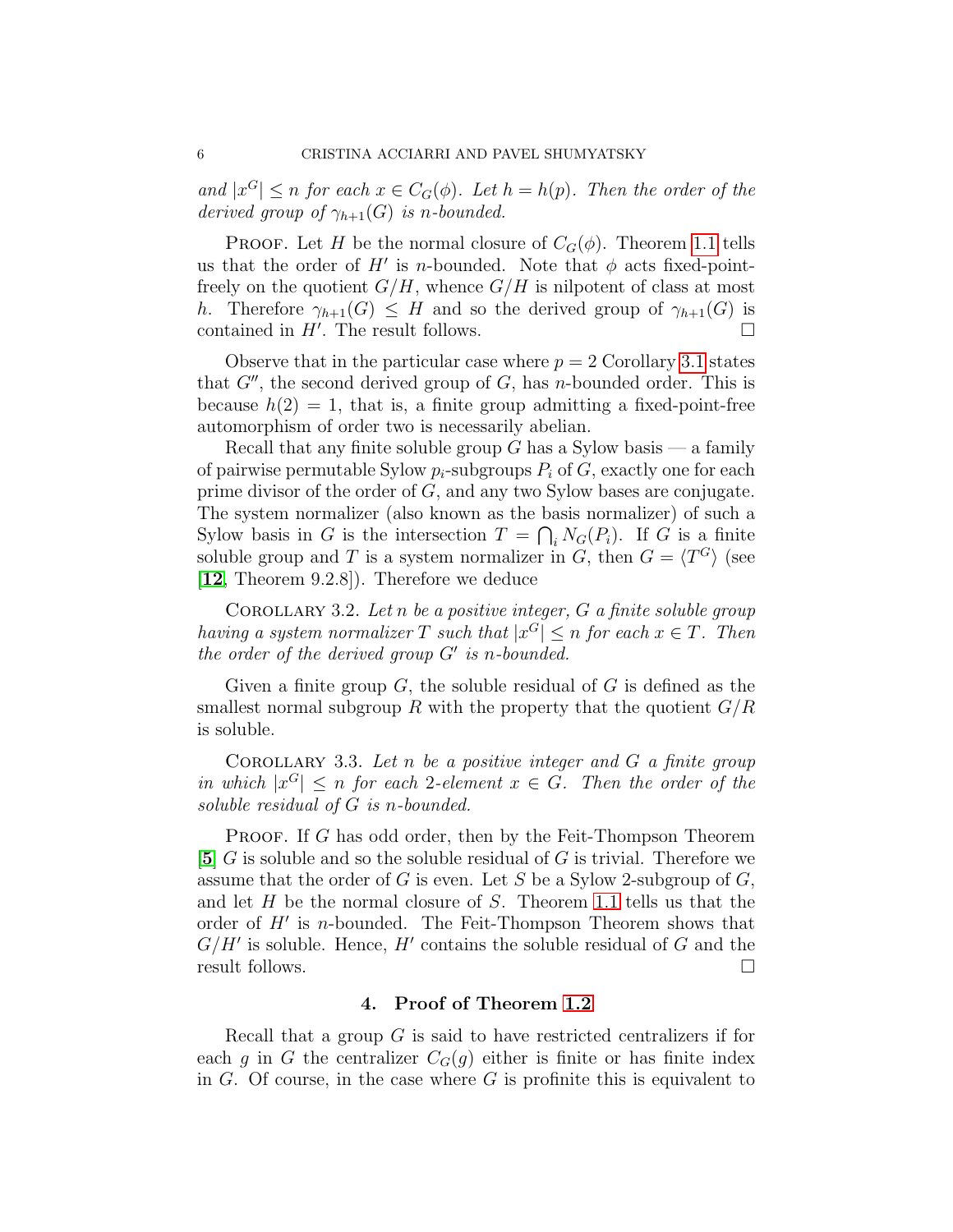saying that  $C_G(g)$  either is finite or open. Shalev showed in [[15](#page-8-3)] that a profinite group with restricted centralizers is virtually abelian. The goal of this section is to establish Theorem [1.2:](#page-1-1)

Let p be a prime and  $G$  a profinite group in which the centralizer of each p-element is either finite or open. Then G has a normal abelian pro-p subgroup N such that  $G/N$  is virtually pro-p'.

Throughout, by a subgroup of a profinite group we mean a closed subgroup. As usual, we say that a group has certain property locally if every finitely generated subgroup has that property. The next lemma is almost obvious. We include the proof for the reader's convenience. Note that the lemma is no longer true if we drop the assumption that G is residually finite (cf. the non-abelian semidirect product of the Prüfer group  $C_{2^{\infty}}$  by the group of order 2).

<span id="page-6-1"></span>LEMMA 4.1. Let  $G$  be a locally nilpotent group containing an element with finite centralizer. Suppose that G is residually finite. Then G is finite.

**PROOF.** Choose  $x \in G$  such that  $C_G(x)$  is finite. Let N be a normal subgroup of finite index such that  $N \cap C_G(x) = 1$ . Assume that  $N \neq 1$ and let  $1 \neq y \in N$ . The subgroup  $\langle x, y \rangle$  is nilpotent and so the center of  $\langle x, y \rangle$  has nontrivial intersection with N. This is a contradiction since  $N \cap C_G(x) = 1$ . The result follows.

The next lemma is somewhat similar to Lemma 2.6 in Shalev [[15](#page-8-3)].

<span id="page-6-0"></span>LEMMA 4.2. Let  $G$  be a profinite group having a subgroup  $K$  such that the conjugacy class  $x^G$  is finite for each  $x \in K$ . Then there is an integer n such that  $|x^G| \leq n$  for each  $x \in K$ .

PROOF. For each integer  $i \geq 1$  set  $S_i = \{x \in K; |x^G| \leq i\}$ . The sets  $S_i$  are closed. Thus, we have at most countably many sets which cover the subgroup K. The Baire Category Theorem  $[9,$  $[9,$  $[9,$  Theorem 34] says that at least one of these sets has non-empty interior. It follows that there exists an open normal subgroup N in G, an element  $a \in K$ , and a positive integer m such that  $|y^G| \le m$  whenever  $y \in a(N \cap K)$ . Set  $K_0 = N \cap K$ . Since every element x of  $K_0$  can be written as a product of  $a^{-1}$  and ax and since the centralizers of both  $a^{-1}$  and ax have indices at most m, we conclude that  $|x^G| \le m^2$  whenever  $x \in K_0$ . Let  $x_1, \ldots, x_s$  be a full system of coset representatives for  $K_0$  in K and set  $m_j = |x_j|^G$  for  $j = 1, ..., s$ . Let n be the product  $m_1 \cdots m_s m^2$ . We deduce that  $|x^G| \leq n$  for each  $x \in K$ , as required.

We can now proceed with the proof of Theorem [1.2.](#page-1-1)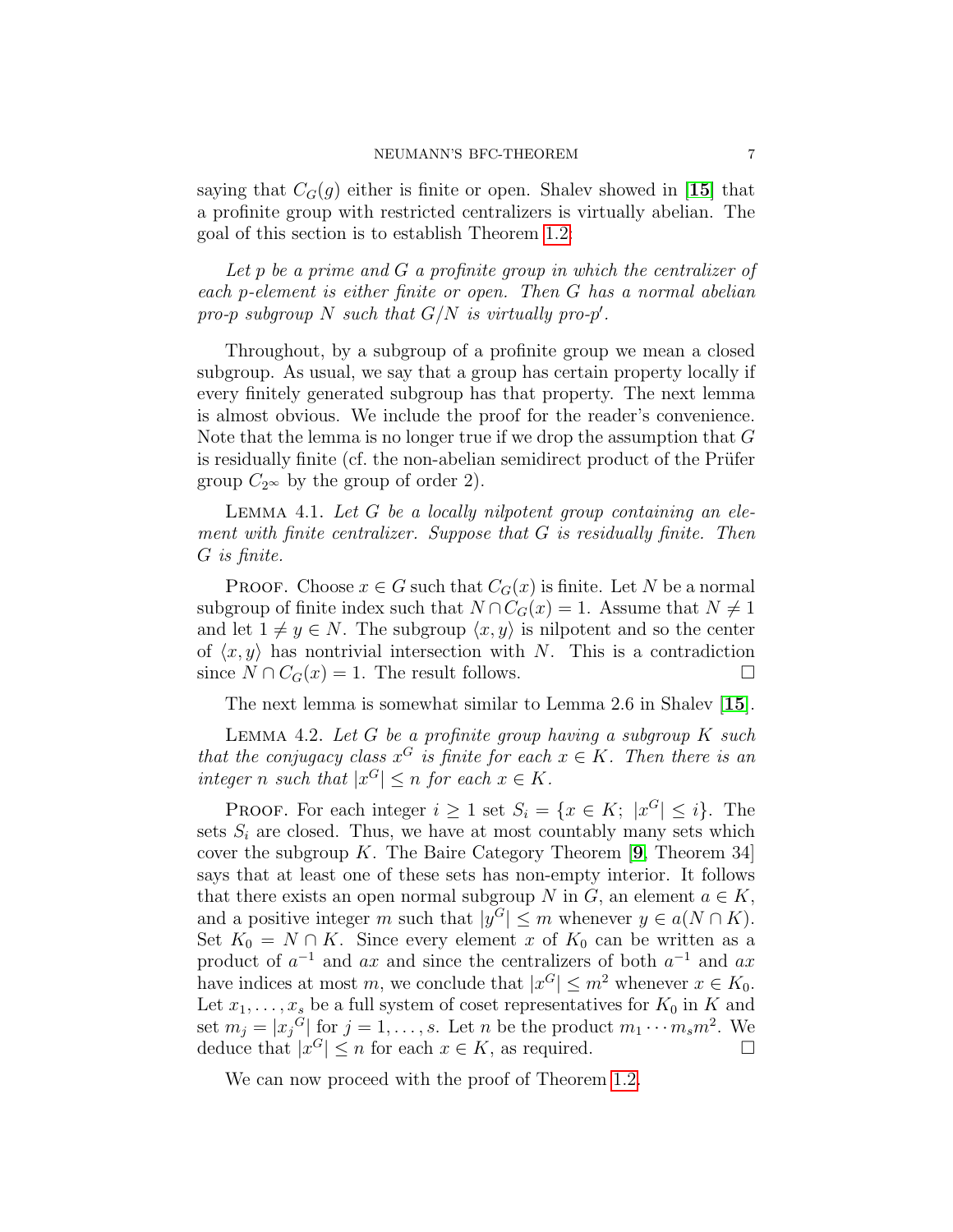PROOF OF THEOREM [1.2.](#page-1-1) Let  $P$  be a Sylow p-subgroup of  $G$ . Suppose first that the conjugacy class  $x^G$  is finite whenever x is a p-element in G. By Lemma [4.2](#page-6-0) there is an integer n such that  $|x^G| \le n$ for each  $x \in P$ . Let  $H = \langle P^G \rangle$ . Theorem [1.1](#page-1-0) tells us that the derived group  $H'$  is finite. Choose an open normal subgroup  $L$  in  $G$  such that  $L \cap H' = 1$ . Then  $L \cap H$  is a normal abelian pro-p subgroup while  $G/(L \cap H)$  is virtually pro-p'. This proves the theorem in the case where the conjugacy classes of p-elements are finite.

Therefore we assume that P has an element whose centralizer in G is finite. Suppose that  $P$  is torsion. Zelmanov's theorem [[18](#page-8-4)] says that P is locally nilpotent. In view of Lemma [4.1](#page-6-1) the Sylow subgroup  $P$  is finite and so  $G$  is virtually pro- $p'$ , as required.

Hence, we assume that  $P$  contains an element  $a$  of infinite order. This implies that  $C_G(a)$  is open, because  $\langle a \rangle$  is infinite and contained in  $C_G(a)$ . Let C be an open normal subgroup of G contained in  $C_G(a)$ . Since every element of C centralizes  $\langle a \rangle$ , it follows that the centralizer in G of every element from  $P_0 = P \cap C$  is open. By Lemma [4.2](#page-6-0) there is an integer m such that  $|x^G| \le m$  for each  $x \in P_0$ . Let  $M = \langle P_0^G \rangle$ . In virtue of Theorem [1.1](#page-1-0) the derived group  $M'$  is finite. Choose an open normal subgroup J in G such that  $J \cap M' = 1$ . Then  $J \cap M$  is a normal abelian pro-p subgroup while  $G/(J \cap M)$  is virtually pro-p'. The proof is complete.

#### References

- <span id="page-7-3"></span>[1] E. Detomi, M. Morigi, P. Shumyatsky, BFC-theorems for higher commutator subgroups, Quarterly J. Math. 70 (2019), no. 3, 849–858.
- <span id="page-7-5"></span>[2] E. Detomi, M. Morigi, P. Shumyatsky, Profinite groups with restricted centralizers of commutators, Proceedings of the Royal Society of Edinburgh, Section A: Mathematics, doi:10.1017/prm.2019.17.
- <span id="page-7-2"></span>[3] G. Dierings, P. Shumyatsky, Groups with boundedly finite conjugacy classes of commutators, Quarterly J. Math. 69 (2018), no. 3, 1047–1051.
- <span id="page-7-4"></span>[4] G. Dierings, P. Shumyatsky, Groups in which squares have boundedly many conjugates, J. Group Theory 22 (2019), 133–136.
- <span id="page-7-8"></span>[5] W. Feit and J. G. Thompson, Solvability of groups of odd order, Pacific J. Math. 13 (1963), 773–1029.
- <span id="page-7-7"></span>[6] D. Gorenstein, Finite Groups, Chelsea Publishing Company, New York, 1980.
- <span id="page-7-1"></span>[7] R. M. Guralnick, A. Maroti, Average dimension of fixed point spaces with applications, J. Algebra 226 (2011), 298–308.
- <span id="page-7-6"></span>[8] G. Higman, Groups and rings having automorphisms without non-trivial fixed elements, J. London Math. Soc. 32 (1957), 321–334.
- <span id="page-7-9"></span>[9] J. L. Kelley, General topology, Grad. Texts in Math., vol. 27, Springer, New York, 1975.
- <span id="page-7-0"></span>[10] B. H. Neumann, Groups covered by permutable subsets, J. London Math. Soc. (3) 29 (1954), 236–248.